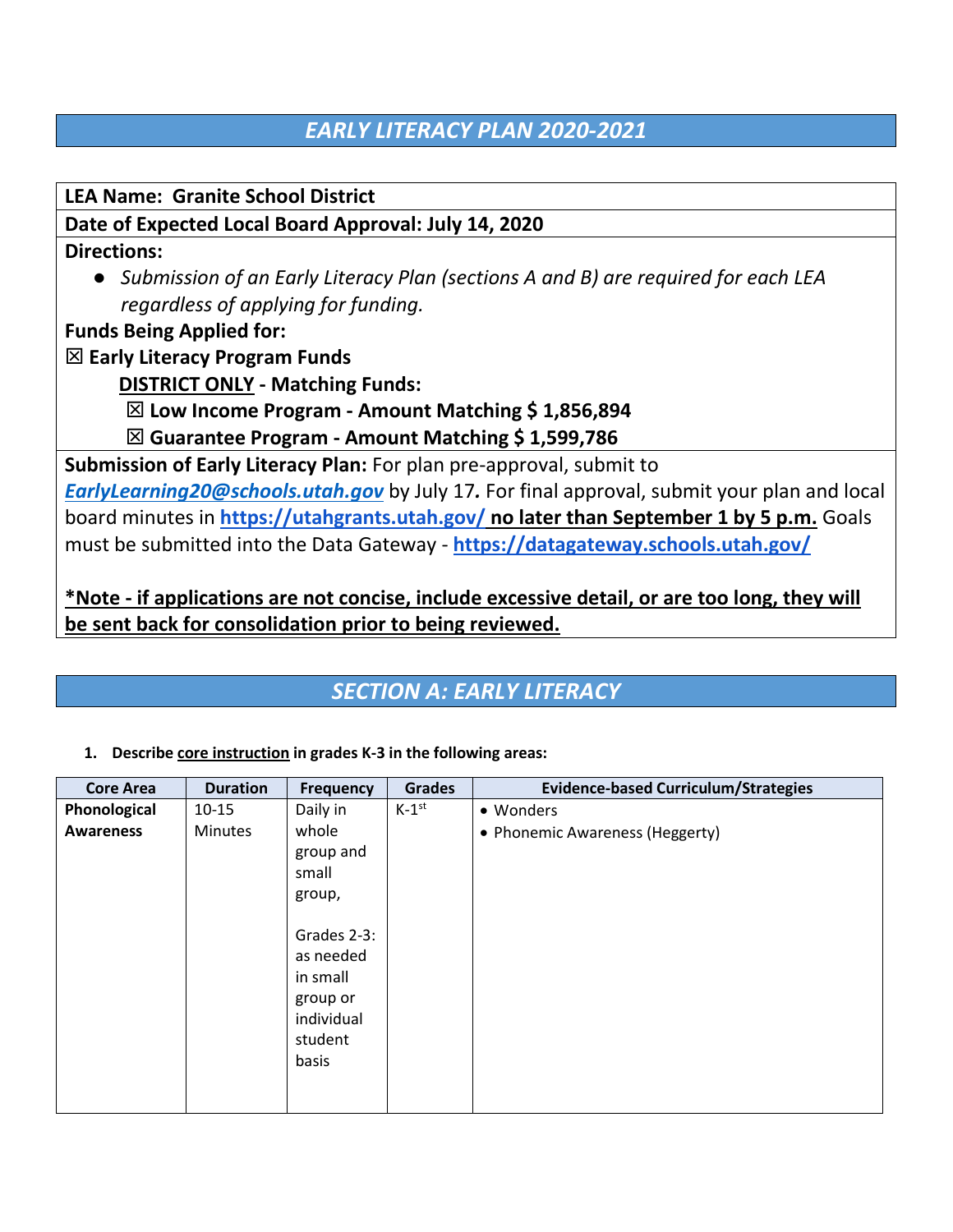| <b>Phonics</b>       | $K-1st$<br>30 minutes<br>Grades 2-3<br>20 minutes | K-2-Daily in<br>whole<br>group and<br>small<br>group,<br>Grade 3 as<br>needed in<br>whole<br>group and<br>small group | $K-3$ | • Phonics Template with GSD Wonders phonics lesson<br>resource pages, Phonics 2.0 Lessons<br>• Wonders<br>• 95% Group-Advanced Phonics                                                                                                                                       |
|----------------------|---------------------------------------------------|-----------------------------------------------------------------------------------------------------------------------|-------|------------------------------------------------------------------------------------------------------------------------------------------------------------------------------------------------------------------------------------------------------------------------------|
| <b>Fluency</b>       | $15 - 20$<br>minutes                              | Daily                                                                                                                 | $K-3$ | • Repeated Oral Reading<br>• DYAD Reading<br>• Guided Oral Reading<br>• Choral Reading<br>• Echo Reading<br>• Cloze Reading<br>• Oral Reading feedback                                                                                                                       |
| <b>Vocabulary</b>    | 10 minutes                                        | Daily                                                                                                                 | $K-3$ | • Wonders                                                                                                                                                                                                                                                                    |
| Comprehension        | 30 minutes                                        | Daily                                                                                                                 | $K-3$ | • Wonders                                                                                                                                                                                                                                                                    |
| <b>Oral Language</b> | Embedded<br>Throughout<br>The day                 | Daily                                                                                                                 | $K-3$ | • Rules of Conversation Engagement<br>• Socratic Seminar<br>• Sentence Frames<br>• Gallery Walks<br>• Literature Circles<br>• Readers Theatre<br>• Reciprocal Teaching<br>• Collaborative Conversations<br>• Peer Tutoring<br>• QAR: Question-Answer-Relationship Comparison |
| <b>Writing</b>       | 30 minutes                                        | Daily                                                                                                                 | $K-3$ | • Wonders                                                                                                                                                                                                                                                                    |

#### **2. Explain how literacy assessments are used for core (tier 1) instruction and intervention to make instructional decisions and ensure interventions are aligned to students' diagnostic needs.**

- Acadience Reading Benchmarks
- Acadience Reading Progress Monitoring
- Granite Benchmarks
- KEEP Kindergarten Assessment
- RISE testing in 3<sup>rd</sup> grade
- [GSD Decision Tree](#page-5-0) (includes diagnostic assessments, i.e. Core Phonics Screener, Spelling inventory, Phonological Awareness)
- Teacher created formative assessments

The benchmark tests determine if a student is proficient. Students that are proficient will benefit from strong core tier one instruction. If a student is non-proficient, the GSD Decision Tree (see attachment) outlines appropriate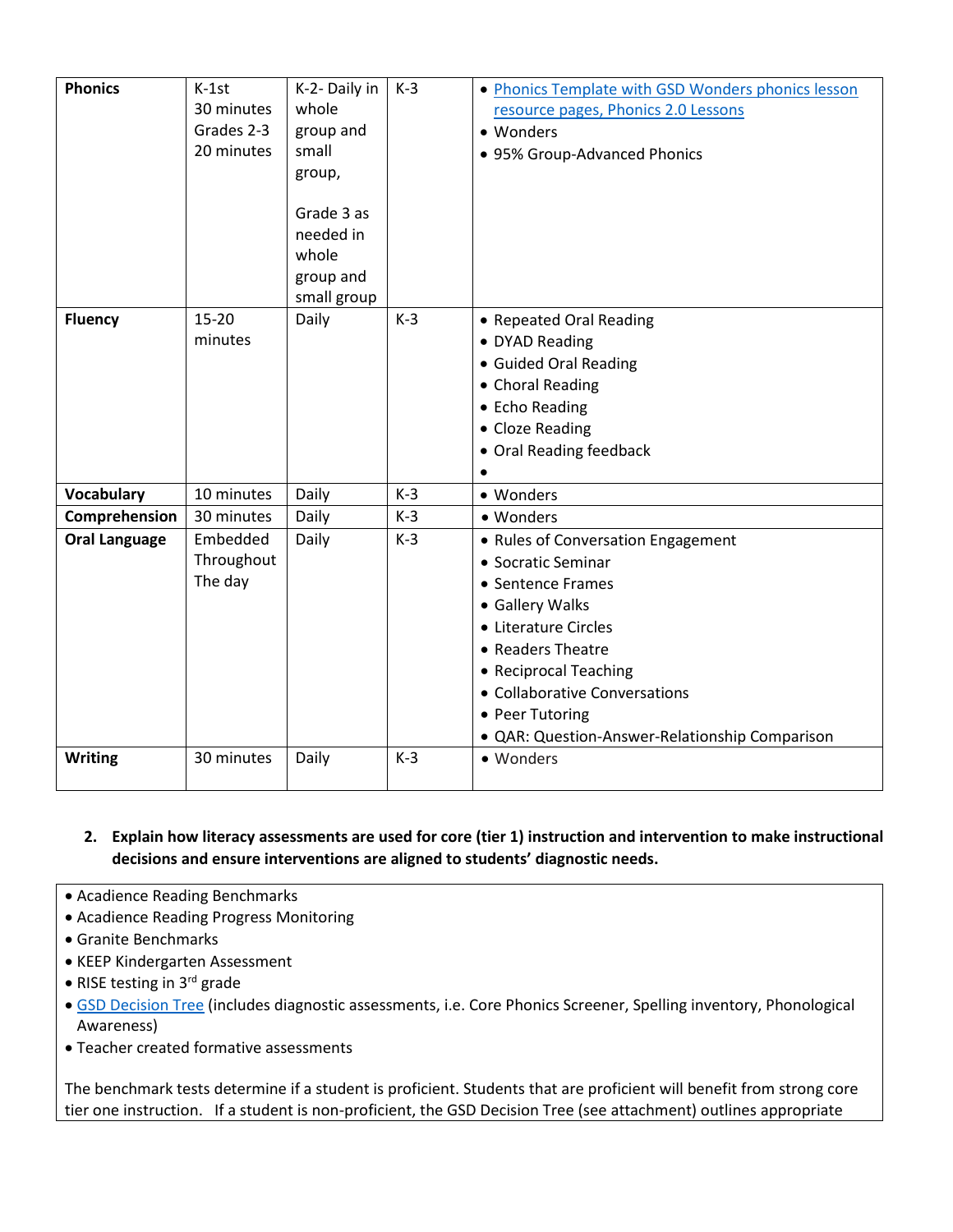diagnostic assessments to determine the area of deficiency. Interventions are implemented at the lowest area of non-proficiency. Students are progress monitored to ensure instruction is addressing student needs.

#### **3. Describe the tier 2 and 3, evidence-based intervention system available to students struggling to reach gradelevel benchmark goals in reading.**

Tier II: Daily for 20-30 minutes (Additional time and intensity with targeted focused small group instruction). Tier II instruction is provided by the classroom teacher, special ed teacher, or paraprofessional.

- Wonders (Gold Band)
- Wonder Works
- Wonders Tier II intervention materials
- Phonics Template with Phonics 2.0 and phonics lesson resource pages
- Open Court 2000 Intervention Guide
- Multisyllabic Advance Phonics (95% Group/Rewards)
- 6 Minute Solution
- CORE Teaching Reading Sourcebook
- Jill Jackson's Phonics Blast

Tier III: Daily for 30-50 minutes (Further additional targeted focused small group instruction). Tier III instruction is provided by the special ed teacher or a paraprofessional.

- Wonders ELD
- Phonics Template with Phonics 2.0 and phonics lesson resource pages
- Early Interventions in Reading
- Phonics for Reading
- Reading Mastery
- Language for Learning, Language for Writing, and Language for Thinking
- Step Up to Writing
- Barton
- Wilson
- Early Steps

The multi-tier system of support process is used to identify the level of support for struggling students. The Reading Intervention Plan (see attachment) is implemented to align evidence-based interventions to student needs for tier two or tier three. Progress monitoring is done weekly. Student progress is re-evaluated by the student support team every six weeks to determine if adequate progress is made toward student's goal. The team decides if the student needs to continue intervention, if modifications need to be put in place, if a student needs more intensive support, or if core instruction followed with close progress monitoring will support student needs.

**4. Describe the professional learning opportunities that will be provided for K-3 teachers, literacy coaches, and interventionists.** *These funds cannot be used for faculty or staff in grades 4-6.*

Professional development opportunities will be provided for teachers and coaches in the following areas:

- Phonics Lesson Template and Phonics 2.0 resources
- Phonemic awareness
- Utilizing GSD Resources pages
- Multisyllabic Advanced Phonics
- Dyad Reading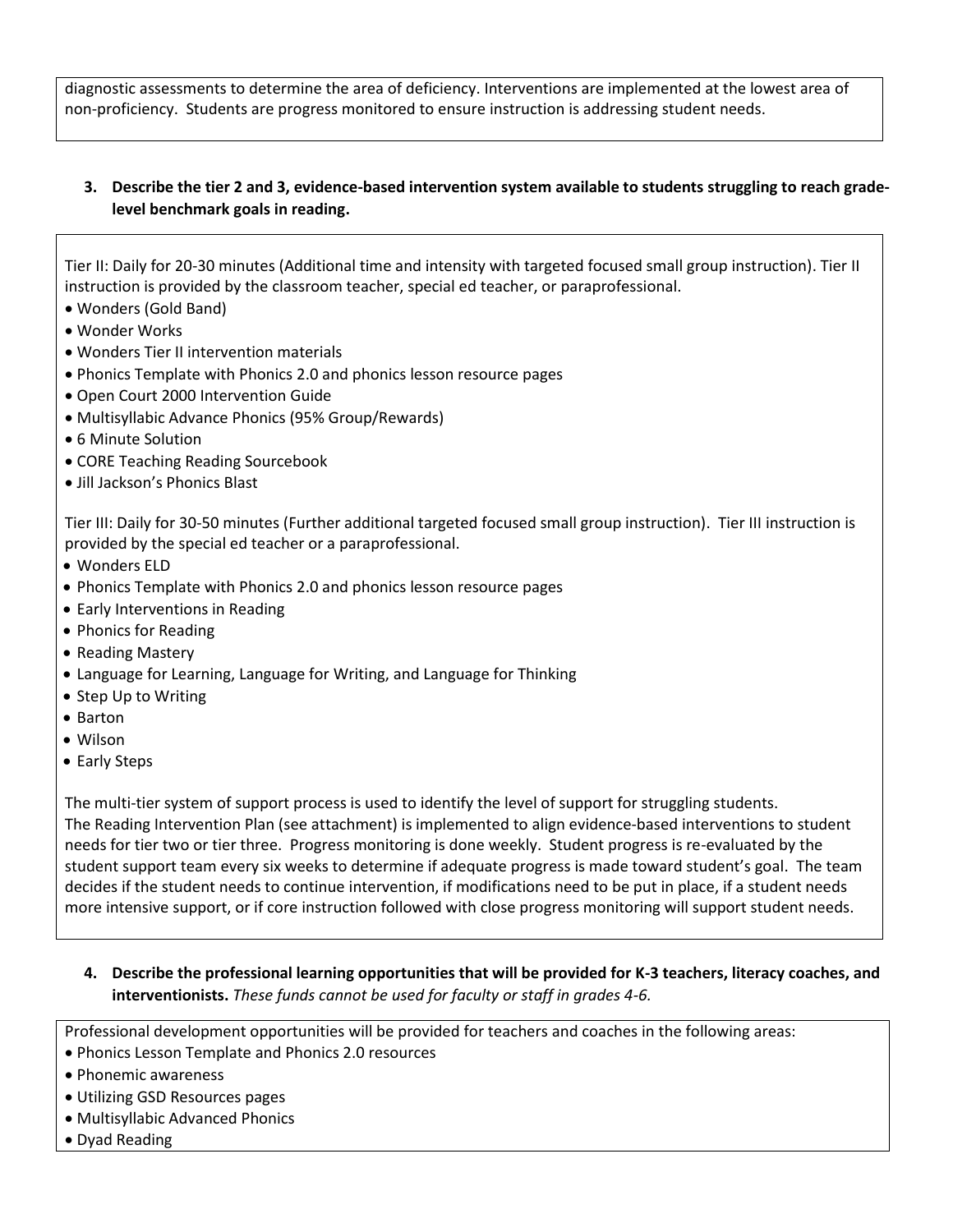• Data and how it informs literacy instruction

- Basic and Advanced Coaching
- Wonders implementation

### *SECTION B: LOCAL GOALS*

**Requirements per 53F-2-503: Goals must be measurable, address current performance gaps in student literacy data, and include specific strategies for improving outcomes.**

*For literacy goals only, include early intervention K-3 software if being used.* 

#### **Goal Sentence Frame:**

**By [date], [who is responsible] will [what will change and by how much--measurable] by [how--which evidence-based strategy(ies) will be used, including early reading software if being used] to [why—for what purpose].**

#### **1. Early Literacy Goal** *(required)*

By May 31, 2021 Granite School District will increase the percentage of 1<sup>st</sup> grade students at or above benchmark on the Acadience Reading composite by 9% by providing ongoing professional learning through PD and instructional coaching to 1<sup>st</sup> grade teachers. This will include instruction on the Phonics Template and routines along with classroom observations providing teachers feedback on their implementation of explicit phonics instruction. The purpose will be to reduce the percentage of students who did not master PSF and/or NWF and who are not on benchmark by the end of first grade.

#### **2. Early Literacy Goal** *(required)*

By May 31, 2021 Granite School District will increase the percentage of kindergarten students at or above benchmark on the Acadience Reading composite by 20% by providing professional learning through PD and instructional coaching to kindergarten teachers. This will include instruction on phonemic awareness instruction and phonics routines along with classroom observations providing teachers feedback on their implementation of explicit phonemic awareness instruction. The purpose will be to reduce the percentage of students who did not master PSF and/or NWF and who are not on benchmark by the end of kindergarten.

#### **General Assurances:** *Check all the boxes below***.**

 $\Box$  The Early Literacy Plan submitted has been reviewed and approved by your local school board in an open, public meeting.

⊠ The Early Literacy Plan must be submitted in Utah Grants along with local board approval minutes no later than September 1 by 5 p.m.

 $\boxtimes$  The Early Literacy Goals must be submitted in the Data Gateway-Early Literacy page no later than September 1 by 5 p.m.

 We understand our state growth goal for literacy is to achieve at least 60% of students in grades 1-3 making typical or better progress on Acadience Reading.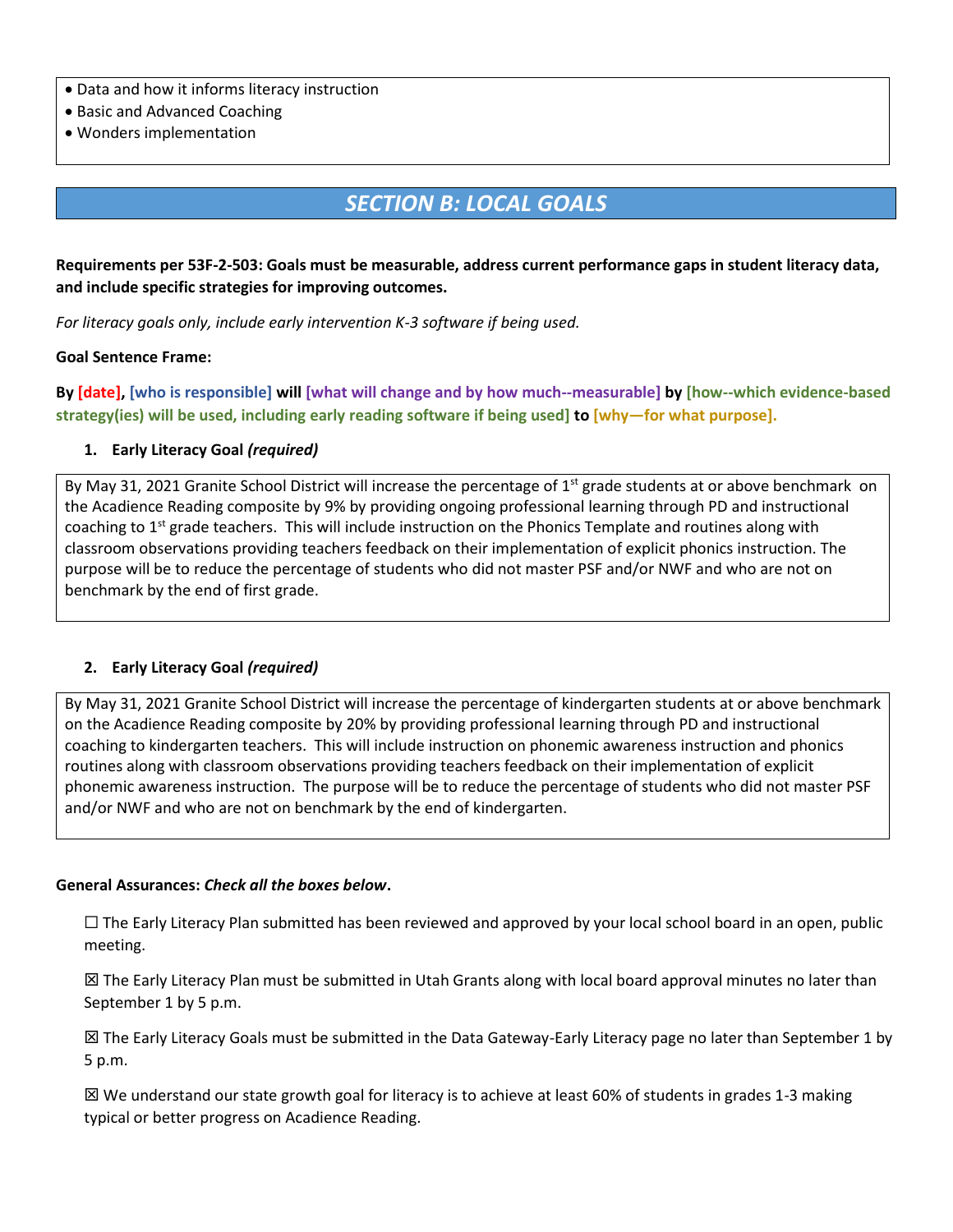$\boxtimes$  We understand that we will assess literacy using state mandated assessments within the state required testing windows: before September 30, December 1- January 31, and mid-April - June 15.

 $\boxtimes$  We understand that we will submit our literacy data and SIS special codes including if a student received or did not receive intervention by October 30, the last day in February, and June 30 annually.

 $\boxtimes$  We understand that we must implement evidence-based remediation interventions for reading if a student is scoring below or well below benchmark.

 We understand that if our plan is not approved by October 15, we forego our Early Literacy Program funds *(see R277-406)*.

 $\boxtimes$  We understand that we will report literacy results to all parents of students in grades 1-3 three times per year following guidelines in R277-406.

 We understand that if our LEA does not meet goal requirements laid out in state code and board rule, our LEA will be required to participate in the System of Support.

 $\boxtimes$  Early Literacy Program funds shall only be used for early literacy interventions and supports in kindergarten through grade 3 that have proven to significantly increase the percentage of students who are proficient in literacy *(53F-2-503).*

 We understand that if program money is used in a manner that is inconsistent with 53F-2-503 and R277-406, our LEA is liable for reimbursement for the amount of funds improperly used.

By submitting this form, I certify the information I provided on and in connection to this application is true, accurate and complete. I also understand that any false statements on this application I file with the Utah State Board of Education may be grounds for disqualification for Early Literacy Program funds.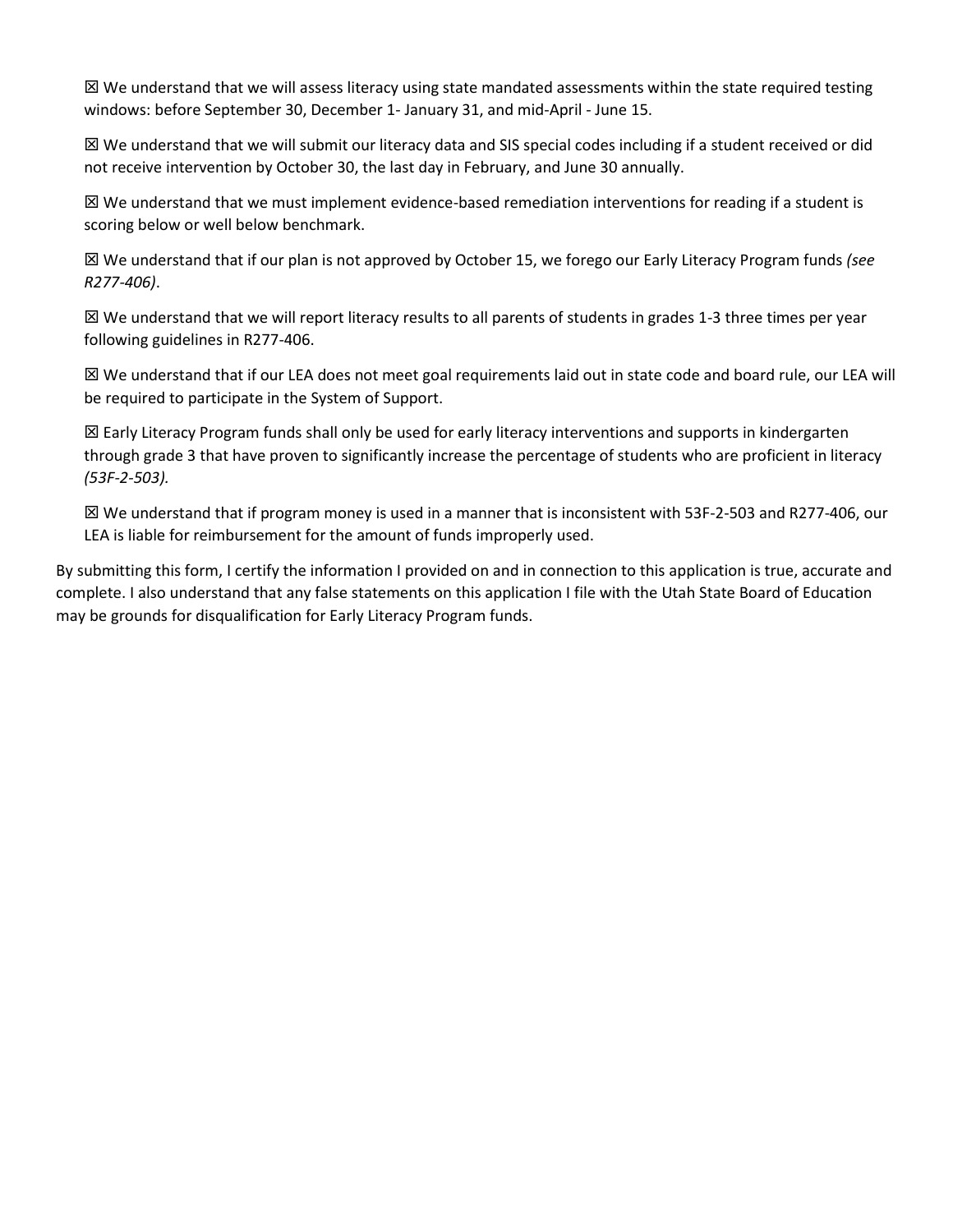<span id="page-5-0"></span>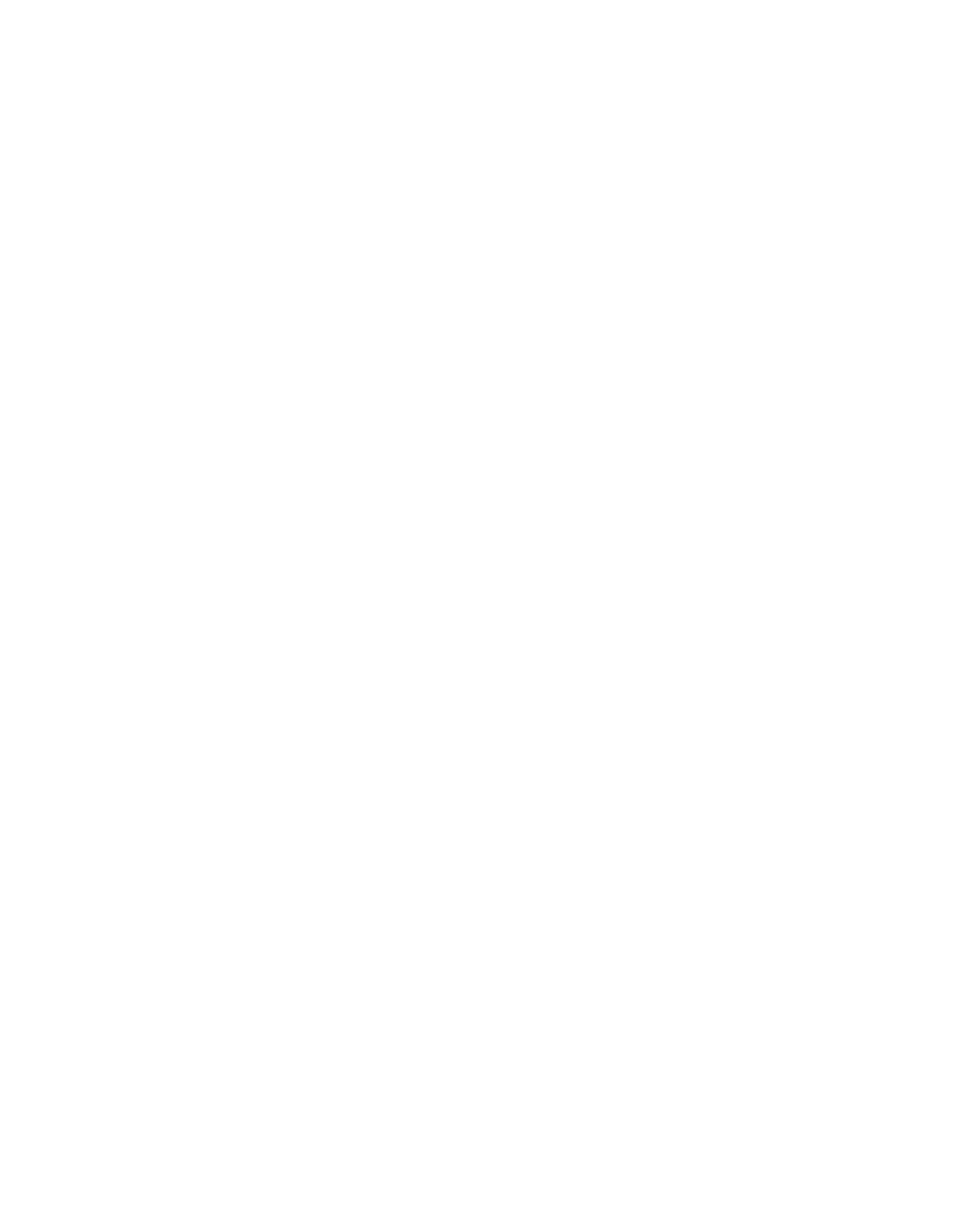# **GSD Decision Tree - Reading**

Begin with Reading Connected Text and follow the model. If a student is nonproficient in that area, follow the arrows to the left and give at least one

assessment in each literacy area until an area of proficiency is reached. Begin an intervention at the lowest area of non-proficiency. If a student is proficient in reading connected text, review

the DIBELS Retell and/or Daze and follow the arrows to the right to determine the need for further diagnostic assessment in vocabulary and comprehension.

<span id="page-6-0"></span>

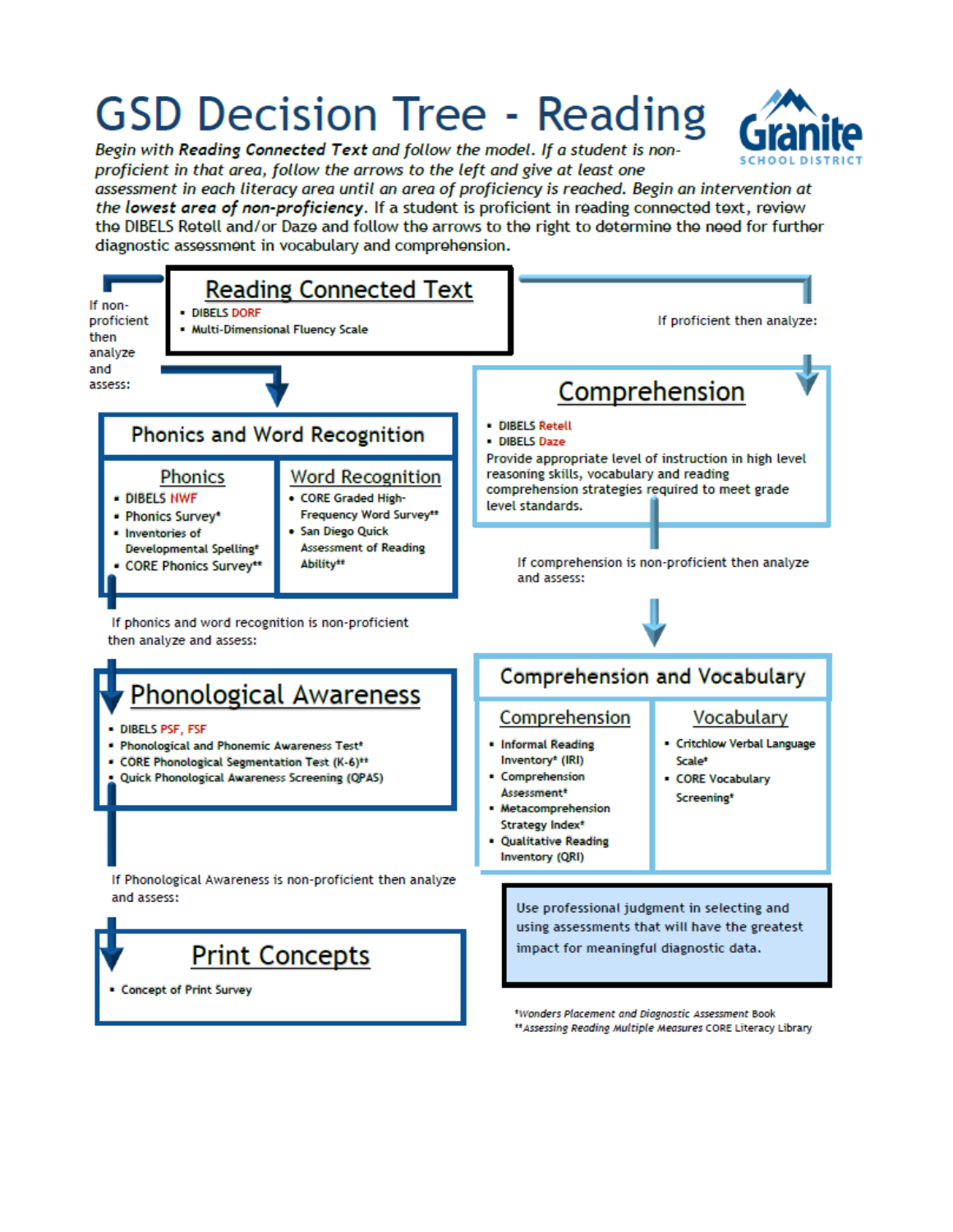

## Recommended Phonics Lesson Plan Template

| <b>Targeted Phonics Element:</b>                               |                                                                                                                                      |                                                                                                                                                                                                                        |                 |
|----------------------------------------------------------------|--------------------------------------------------------------------------------------------------------------------------------------|------------------------------------------------------------------------------------------------------------------------------------------------------------------------------------------------------------------------|-----------------|
| <b>Instructional Activity</b>                                  | <b>Instructional Activity Details</b>                                                                                                | <b>Instructional Supports</b>                                                                                                                                                                                          | <b>Time</b>     |
| 1. Review Previous Lesson                                      | Component to be reviewed:<br>$\square$ PA<br>□Letter/alphabet skill<br>□ Previous phonics skill<br>□Sight-word reading<br>Word list: | $\Box$ Flash cards<br>$\Box$ Sound/spelling cards<br>$\Box$ Music<br>$\Box$ Kinesthetic Activities                                                                                                                     | 2<br>min.       |
| <b>New Lesson/Concept</b>                                      |                                                                                                                                      |                                                                                                                                                                                                                        |                 |
| 2. State Learning<br><b>Intentions and Success</b><br>Criteria |                                                                                                                                      |                                                                                                                                                                                                                        | 30<br>sec       |
| 3. Phonemic Awareness                                          | <b>Activating Phonemic</b><br>Awareness, including<br>articulation:<br>Word list:                                                    | $\Box$ Elkonin Boxes<br>$\Box$ Sound chips<br>$\square$ Magnets<br>$\Box$ Slider Boxes<br>$\Box$ Elkonin Box on a Stick<br>□ Say It Move It Card<br>$\Box$ Slinkies<br>$\Box$ Puppets<br>$\Box$ Kinesthetic Activities | $2 - 3$<br>min. |
| 4. Letter-Sound<br>Correspondence                              |                                                                                                                                      | $\Box$ Sound/spelling card                                                                                                                                                                                             | 30<br>sec.      |
| 5. Word Reading for<br>accuracy                                | $\Box$ Blend and read words<br>$\square$ Sort Words<br>Word list:                                                                    | $\Box$ Blending routine<br>Sound by sound<br>Continuous<br>٠<br>Whole word<br><b>Spelling focused</b>                                                                                                                  | 5<br>min.       |
| 6. Sight Word/Irregular<br><b>Phonics Practice</b>             | Word list:                                                                                                                           | $\Box$ Sight word cards<br>$\Box$ Sight word strips<br>$\Box$ Sight word fluency<br>sheet<br>$\square$ Kinesthetic Activities                                                                                          | $2 - 3$<br>min. |

Utah State Board of Education

**Teaching and Learning**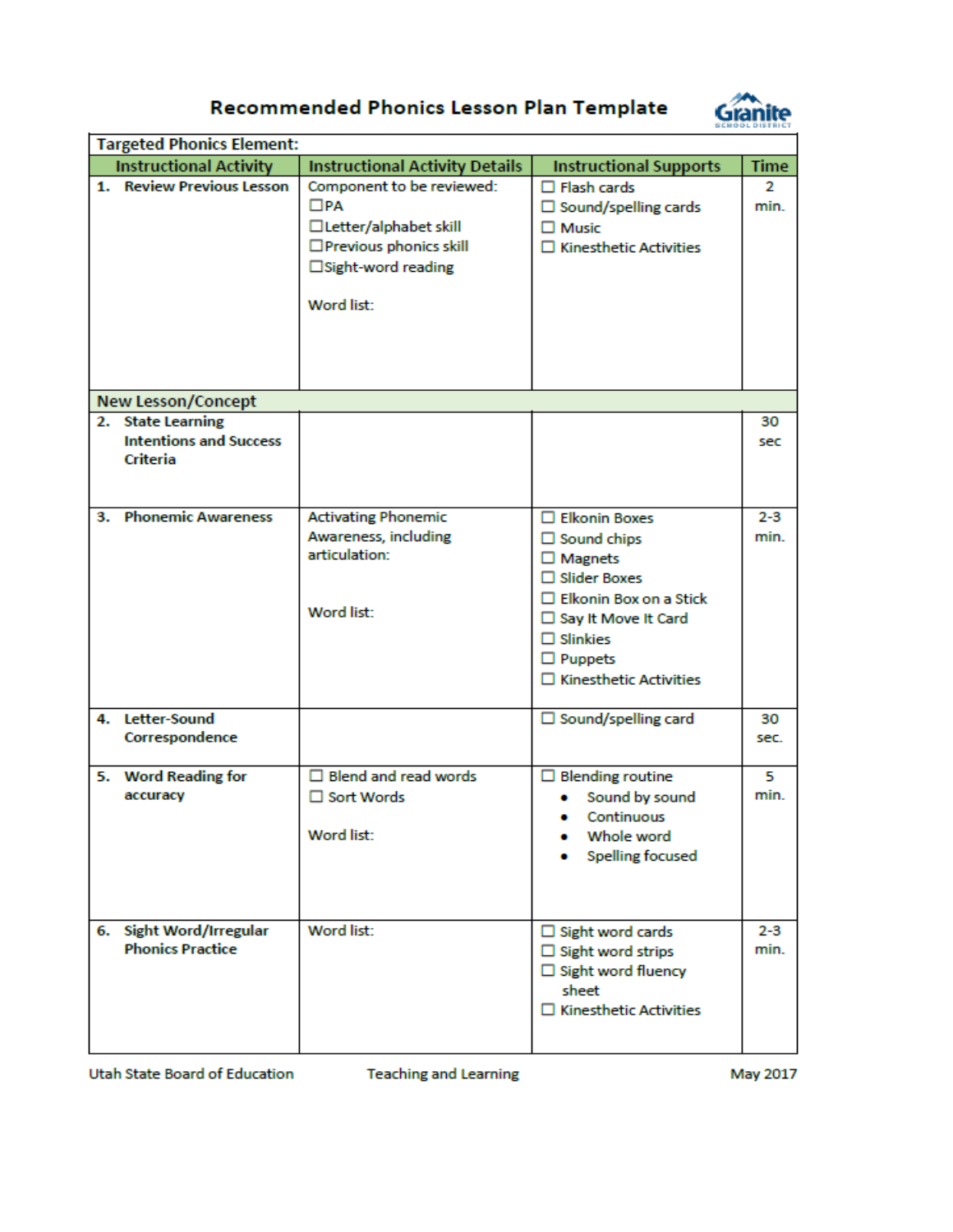| 7. Reading for fluency                                               | Word list:                                                                                                                                                                                                | □ Word, phrase & sentence<br>handout: and the state of the state of the state of the state of the state of the state of the state of the state of the state of the state of the state of the state of the state of the state of the state of the state of t | 5<br>min.     |
|----------------------------------------------------------------------|-----------------------------------------------------------------------------------------------------------------------------------------------------------------------------------------------------------|-------------------------------------------------------------------------------------------------------------------------------------------------------------------------------------------------------------------------------------------------------------|---------------|
|                                                                      | Phrase list:                                                                                                                                                                                              | Clicker<br>-1<br>$\square$ Lines of Practice                                                                                                                                                                                                                |               |
|                                                                      | Sentence list:                                                                                                                                                                                            | (Sentence Strips)<br>$\Box$ Flashcards<br>$\Box$ Pointer                                                                                                                                                                                                    |               |
|                                                                      | $\Box$ Speed drill                                                                                                                                                                                        |                                                                                                                                                                                                                                                             |               |
|                                                                      |                                                                                                                                                                                                           |                                                                                                                                                                                                                                                             |               |
|                                                                      |                                                                                                                                                                                                           |                                                                                                                                                                                                                                                             |               |
| 8. Dictation<br>$\square$ Words<br>$\square$ Phrases                 | Word dictation list:<br>Phrase dictation list:                                                                                                                                                            | $\Box$ Sound/spelling card<br>$\Box$ Paper/pencil<br>$\Box$ Whiteboard/marker<br>$\Box$ Word Building Cards<br>□ Say it, Map it, Graph it                                                                                                                   | $3-5$<br>min. |
|                                                                      | $\Box$ Word chaining<br>$\Box$ Word building<br>$\Box$ Phoneme-grapheme<br>mapping<br>$\Box$ Writing Sort<br>$\Box$ Other                                                                                 |                                                                                                                                                                                                                                                             |               |
| 9. Text-Reading Practice<br>$\Box$ Repeated reading (at<br>least 3x) | <b>Engagement Strategies:</b><br>$\Box$ Cloze reading<br>$\Box$ Choral reading<br>$\Box$ Echo reading<br>$\square$ Whisper reading<br>$\Box$ Duet<br>$\Box$ Partner<br>□ Retell/summarize<br>$\Box$ Other | $\square$ Decodable : $\square$<br>$\Box$ other text : $\_\_$<br>$\Box$ Pointer                                                                                                                                                                             | 10<br>min.    |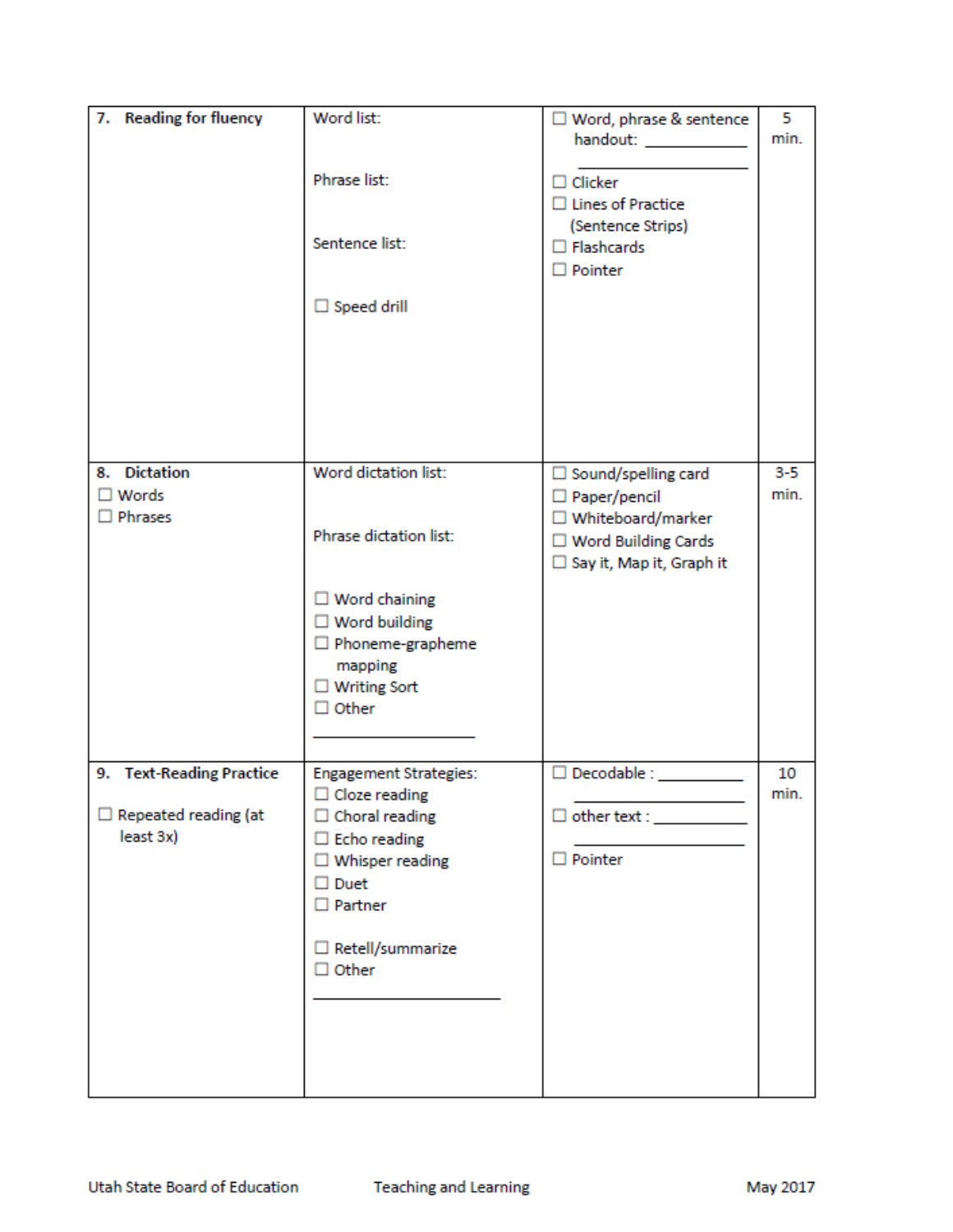| <b>Unit 5</b>                      |       |              | Week 1                                |       |       |       |     | Day 1                         |                                |
|------------------------------------|-------|--------------|---------------------------------------|-------|-------|-------|-----|-------------------------------|--------------------------------|
| <b>1. Review Previous</b>          |       |              | <b>Instructional Activity Details</b> |       |       |       |     | <b>Instructional Supports</b> |                                |
| Lessons (2 min.)                   |       |              |                                       |       |       |       |     |                               | Word-Building Cards: ar, ey,   |
| <b>Students chorally say</b><br>А. | А.    |              | Review sound-spellings:               |       |       |       |     | igh, oa, oe, ee, ea, ai, ay,  |                                |
| the sound as you                   | ar    | ey           | igh                                   | oa    | оe    | ee    | ea  | ai                            | e e, u e, o e, dge, i e, a e,  |
| point to each spelling.            | ay    | $e_{\perp}e$ | u_e                                   | $0_e$ | dge   | i_e.  | a_e | ch                            | ch, tch, wh, ph, th, sh, ng,   |
|                                    | tch   | wh           | ph                                    | th    | sh    | ng    | mp  | sk                            | mp, sk, st, nt, nk, nd, ce, ge |
|                                    | st    | nt           | nk                                    | nd    | ce    | _ge   |     |                               | OR                             |
|                                    |       |              |                                       |       |       |       |     |                               | Teacher Pages: Unit 5 p. 1     |
| <b>Irregular Words</b><br>В.       | В.    |              | Review High-Frequency Words:          |       |       |       |     |                               |                                |
| Routine                            | found | hard         |                                       | near  | woman | would |     | write                         | <b>High-Frequency Word</b>     |
|                                    |       |              |                                       |       |       |       |     |                               | Cards: found, hard, near,      |
|                                    |       |              |                                       |       |       |       |     |                               | woman, would, write            |
|                                    |       |              |                                       |       |       |       |     |                               | OR                             |
|                                    |       |              |                                       |       |       |       |     |                               | Teacher Pages: Unit 5 p. 1     |

| <b>New Lesson/Concept</b>  |                                          |                                                                                     |                                                                                                |                                                                                               |                                                                                                                                                                                                                                        |                                                                                                                                                                                                                                                                                                                         |
|----------------------------|------------------------------------------|-------------------------------------------------------------------------------------|------------------------------------------------------------------------------------------------|-----------------------------------------------------------------------------------------------|----------------------------------------------------------------------------------------------------------------------------------------------------------------------------------------------------------------------------------------|-------------------------------------------------------------------------------------------------------------------------------------------------------------------------------------------------------------------------------------------------------------------------------------------------------------------------|
| 2. Learning Intentions and |                                          |                                                                                     |                                                                                                |                                                                                               |                                                                                                                                                                                                                                        |                                                                                                                                                                                                                                                                                                                         |
|                            |                                          |                                                                                     |                                                                                                |                                                                                               |                                                                                                                                                                                                                                        |                                                                                                                                                                                                                                                                                                                         |
|                            |                                          |                                                                                     |                                                                                                |                                                                                               |                                                                                                                                                                                                                                        |                                                                                                                                                                                                                                                                                                                         |
|                            |                                          |                                                                                     |                                                                                                |                                                                                               |                                                                                                                                                                                                                                        | <b>Instructional Supports</b>                                                                                                                                                                                                                                                                                           |
|                            |                                          |                                                                                     |                                                                                                |                                                                                               |                                                                                                                                                                                                                                        | <b>Phonemic Awareness:</b>                                                                                                                                                                                                                                                                                              |
|                            |                                          |                                                                                     |                                                                                                |                                                                                               |                                                                                                                                                                                                                                        | <b>Primary Version by Heggerty</b>                                                                                                                                                                                                                                                                                      |
|                            |                                          |                                                                                     |                                                                                                |                                                                                               |                                                                                                                                                                                                                                        |                                                                                                                                                                                                                                                                                                                         |
|                            |                                          |                                                                                     |                                                                                                |                                                                                               |                                                                                                                                                                                                                                        | <b>Instructional Supports</b>                                                                                                                                                                                                                                                                                           |
|                            |                                          |                                                                                     |                                                                                                |                                                                                               |                                                                                                                                                                                                                                        | Sound/Spelling card: star                                                                                                                                                                                                                                                                                               |
|                            |                                          |                                                                                     |                                                                                                |                                                                                               |                                                                                                                                                                                                                                        |                                                                                                                                                                                                                                                                                                                         |
|                            |                                          |                                                                                     |                                                                                                |                                                                                               |                                                                                                                                                                                                                                        |                                                                                                                                                                                                                                                                                                                         |
|                            |                                          |                                                                                     |                                                                                                |                                                                                               |                                                                                                                                                                                                                                        |                                                                                                                                                                                                                                                                                                                         |
|                            |                                          |                                                                                     |                                                                                                |                                                                                               |                                                                                                                                                                                                                                        |                                                                                                                                                                                                                                                                                                                         |
|                            |                                          |                                                                                     |                                                                                                |                                                                                               |                                                                                                                                                                                                                                        |                                                                                                                                                                                                                                                                                                                         |
|                            |                                          |                                                                                     |                                                                                                |                                                                                               |                                                                                                                                                                                                                                        |                                                                                                                                                                                                                                                                                                                         |
|                            |                                          |                                                                                     |                                                                                                |                                                                                               |                                                                                                                                                                                                                                        |                                                                                                                                                                                                                                                                                                                         |
| arm, aim                   |                                          | arm                                                                                 |                                                                                                |                                                                                               |                                                                                                                                                                                                                                        |                                                                                                                                                                                                                                                                                                                         |
| pat, part                  |                                          | part                                                                                |                                                                                                |                                                                                               |                                                                                                                                                                                                                                        |                                                                                                                                                                                                                                                                                                                         |
|                            |                                          |                                                                                     | jar                                                                                            |                                                                                               |                                                                                                                                                                                                                                        |                                                                                                                                                                                                                                                                                                                         |
|                            |                                          |                                                                                     | march                                                                                          |                                                                                               |                                                                                                                                                                                                                                        |                                                                                                                                                                                                                                                                                                                         |
|                            |                                          |                                                                                     | hard                                                                                           |                                                                                               |                                                                                                                                                                                                                                        |                                                                                                                                                                                                                                                                                                                         |
|                            |                                          |                                                                                     |                                                                                                |                                                                                               |                                                                                                                                                                                                                                        |                                                                                                                                                                                                                                                                                                                         |
|                            |                                          |                                                                                     |                                                                                                |                                                                                               |                                                                                                                                                                                                                                        | <b>Instructional Supports</b>                                                                                                                                                                                                                                                                                           |
|                            |                                          |                                                                                     |                                                                                                |                                                                                               |                                                                                                                                                                                                                                        | Write on whiteboard                                                                                                                                                                                                                                                                                                     |
|                            |                                          | OR                                                                                  |                                                                                                |                                                                                               |                                                                                                                                                                                                                                        |                                                                                                                                                                                                                                                                                                                         |
|                            |                                          |                                                                                     |                                                                                                |                                                                                               |                                                                                                                                                                                                                                        | Teacher Pages: Unit 5 p. 2                                                                                                                                                                                                                                                                                              |
|                            |                                          |                                                                                     |                                                                                                |                                                                                               |                                                                                                                                                                                                                                        |                                                                                                                                                                                                                                                                                                                         |
|                            |                                          |                                                                                     |                                                                                                |                                                                                               |                                                                                                                                                                                                                                        |                                                                                                                                                                                                                                                                                                                         |
|                            |                                          |                                                                                     | match                                                                                          |                                                                                               | smart                                                                                                                                                                                                                                  |                                                                                                                                                                                                                                                                                                                         |
|                            |                                          |                                                                                     | coat                                                                                           | fried                                                                                         |                                                                                                                                                                                                                                        |                                                                                                                                                                                                                                                                                                                         |
|                            |                                          |                                                                                     |                                                                                                |                                                                                               |                                                                                                                                                                                                                                        |                                                                                                                                                                                                                                                                                                                         |
| Correspondence (1-2 min.)  | barn<br>large<br>yarn<br>charge<br>apart | star spelled ar.<br>jay, jar<br>head, hard<br>farm<br>start<br>harm<br>had<br>child | B. Phoneme Identity:<br>Teacher says:<br>march, make<br>smart<br>art<br>sharp<br>hard<br>party | The spelling of this card is ar.<br>A. Blend the following words:<br>marched<br>dark<br>scarf | <b>Instructional Activity Details</b><br>Heggerty Week 24 Monday pp. 70-72<br><b>Instructional Activity Details</b><br><b>Instructional Activity Details</b><br>arm<br>car<br>part<br>march<br>A dog started to bark in the dark yard. | Unit 5: Week 1 - RWW Shared Read: A Barn Full of Hats Pt. 1<br>Success Criteria: I can read/write words with the r-controlled vowel sound /är/ as in<br>A. Show students the star sound/spelling card<br>This is the Star Card. The sound of this card is /är/.<br>Students respond:<br>yard<br>hard<br>chart<br>hockey |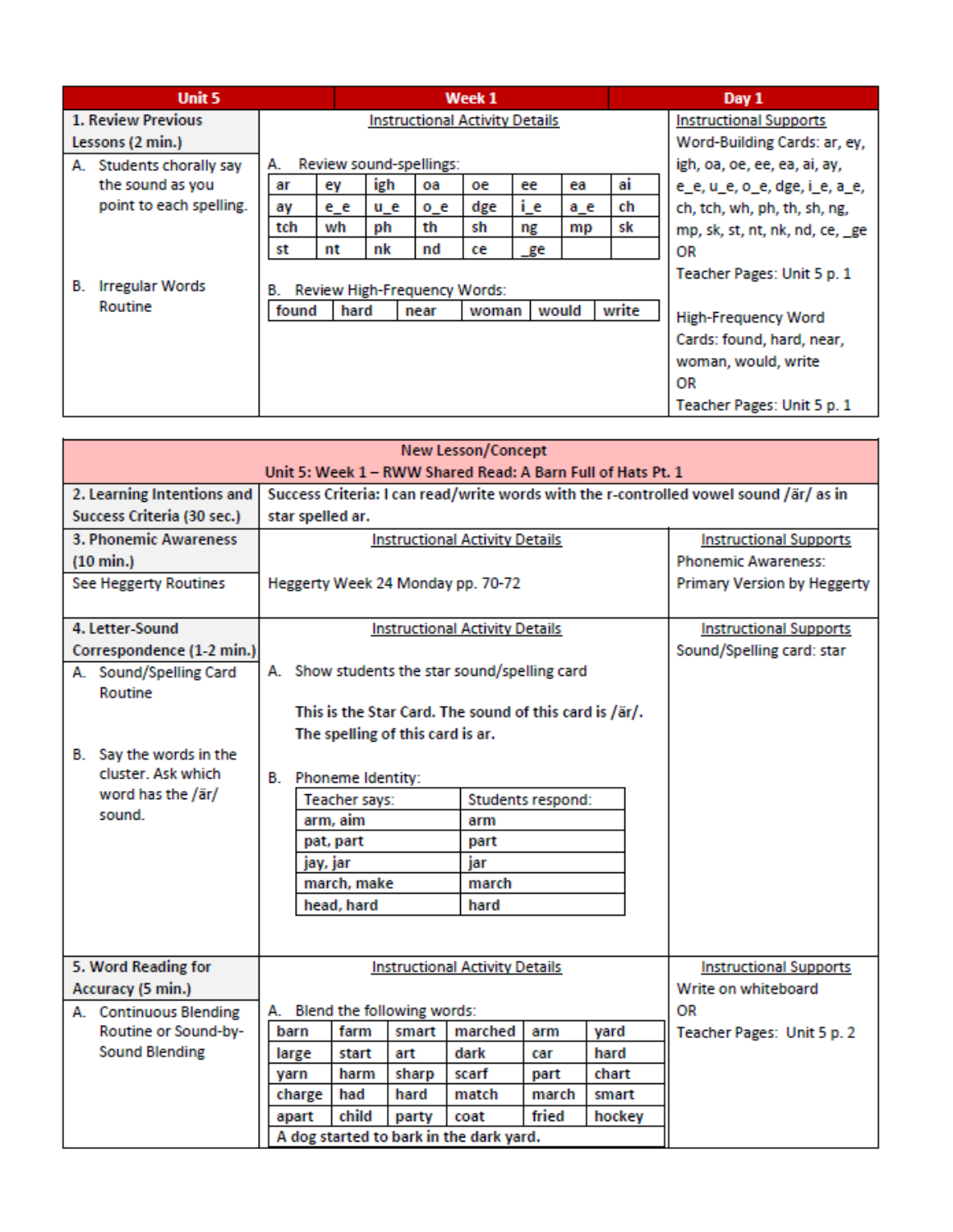|                                    | Can a shark live in a barn on a farm?                  | <b>Optional: Reading/Writing</b>  |
|------------------------------------|--------------------------------------------------------|-----------------------------------|
|                                    | Clark will park his car in the backyard.               | Workshop book volume 4            |
|                                    |                                                        | pp. 118-119                       |
|                                    | B. Additional practice (optional): RRW student book    |                                   |
|                                    | Volume 4 pp. 118-119                                   |                                   |
|                                    |                                                        |                                   |
| 6. Sight Word/Irregular            | <b>Instructional Activity Details</b>                  | <b>Instructional Supports</b>     |
| <b>Phonics Practice (2-3 min.)</b> |                                                        | <b>High-Frequency Word Cards:</b> |
| A. Irregular Words                 | New words:<br>А.                                       | four, large, none, only, put,     |
| Routine                            | four<br>only<br>large<br>none<br>put<br>round          | round                             |
|                                    |                                                        | OR                                |
| B. Chorally read each              | Display and read the following sentences. Prompt<br>В. | Teacher Pages: Unit 5 p. 3        |
| sentence. Students                 | students to find the high-frequency words.             |                                   |
| find the high                      | I see four fish in the fish tank.                      |                                   |
| frequency words.                   |                                                        |                                   |
|                                    | I saw a large dog in the park.                         |                                   |
|                                    | Ted has one left, but Mark has none.                   |                                   |
|                                    | The card only costs five cents.                        |                                   |
|                                    | Where did you put my book?                             |                                   |
|                                    | A penny is round.                                      |                                   |
|                                    |                                                        |                                   |
| 7. Reading for Fluency             | <b>Instructional Activity Details</b>                  | <b>Instructional Supports</b>     |
| (5 min.)                           |                                                        | Student Pages: Unit 5 p. 1        |
| A. Sound, Word, Phrase,            | A. Student Pages: Unit 5 Week 1 Day 1 (p. 1)           |                                   |
| or Sentence Fluency                |                                                        |                                   |
| Routine                            |                                                        |                                   |
| 8. Dictation (2 min.)              | <b>Instructional Activity Details</b>                  | <b>Instructional Supports</b>     |
| A. Dictation Routine               |                                                        | Whiteboards or handwriting        |
|                                    | A. Students write the following words:                 | paper                             |
|                                    | barn<br>harm<br>cart<br>arm<br>art<br>vearn            |                                   |
|                                    |                                                        |                                   |
|                                    |                                                        |                                   |
| 9. Text Reading (10 min.)          | <b>Instructional Activity Details</b>                  | <b>Instructional Supports</b>     |
|                                    |                                                        | <b>Reading/Writing Workshop</b>   |
| A. Spell the word, model           | A. Preview the following story words:                  | book: Volume 4, A Barn Full       |
| reading the word                   | farmer<br>horse<br>wear<br>eyes                        | of Hats pp. 120-129               |
|                                    |                                                        |                                   |
| <b>B.</b> Decodable Text           | B. RWW Shared Read: A Barn Full of Hats                |                                   |
| Routine                            | . Chorally read whole story pp. 120-129                |                                   |
|                                    | • Partner read pp. 122-125                             |                                   |
|                                    |                                                        |                                   |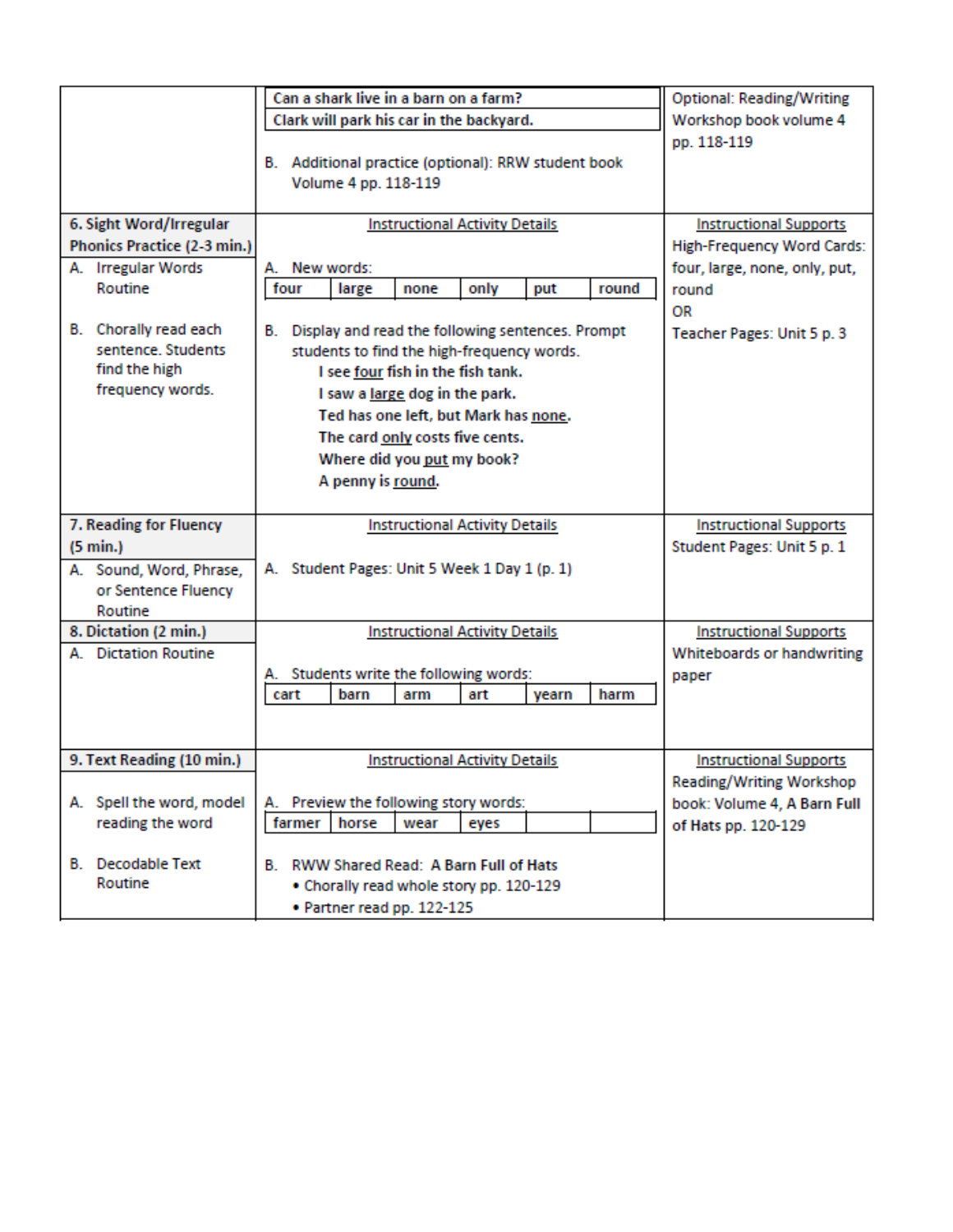|                                                                                  | Text-Reading<br>2#                                                        | Additional Connected<br>Teacher Resource Book<br><b>Your Turn Practice Boot</b><br>Jack the Cat p. 5-7<br>5<br><b>Decodable Reader</b><br>Tam, Nat, and Cat p.<br>The Fan p. 6<br>A Mat for Pam p. 7<br>Fact Cat p. 8<br>Pam Can! p. 1<br>Cat and Bat p.                                                                                                                                                                                                                                                                                                                                                                                                                                                                   |                                                            |
|----------------------------------------------------------------------------------|---------------------------------------------------------------------------|----------------------------------------------------------------------------------------------------------------------------------------------------------------------------------------------------------------------------------------------------------------------------------------------------------------------------------------------------------------------------------------------------------------------------------------------------------------------------------------------------------------------------------------------------------------------------------------------------------------------------------------------------------------------------------------------------------------------------|------------------------------------------------------------|
| 1st Grade Whole Group, Tier 1 Small Group Differentiation or Tier 2 Intervention | <b>Dictation</b><br>#8                                                    | Tier 2 Int. Phonics/Word<br><b>Teacher Resource Book</b><br><b>Study K-2</b><br>Lesson 45 Short a p. 90-91<br>Dictation or Elkonin Boxes<br>kiss<br>e<br>B<br>ã<br>용<br>建型母<br>Spelling Word Cards<br>Unit 1 Week 1p. 95<br>-an, at, ap sort<br>Shorta<br><b>Additional Practice</b><br>mop<br>pack<br>Part<br>Pat<br>mad<br>e<br>Bo<br>温温<br>ž<br>Word Sorts<br>Dan<br>mat<br>van<br>baq<br>ā<br>动负色<br>윤<br>耑                                                                                                                                                                                                                                                                                                            |                                                            |
|                                                                                  | <b>Reading for</b><br>Fluency<br>47                                       | <b>Student Fluency</b><br>Practice Page <sup>**</sup><br><b>Additional Practice</b><br>Intervention<br>Unit 1 Week 1:<br>Fluency K-2<br>Shorta) p.70<br>Lesson 36a<br>Pam Can!<br>Tier 2                                                                                                                                                                                                                                                                                                                                                                                                                                                                                                                                   | Skill Check: Wonders Progress Monitoring Unit 1 Week 1p. 1 |
|                                                                                  | Sight Word /<br>Irregular<br><b>Phonics</b><br>Practice<br>9#             | what<br>not<br>Review<br>school<br>does<br>ᇃ                                                                                                                                                                                                                                                                                                                                                                                                                                                                                                                                                                                                                                                                               |                                                            |
| Recommended Phonics Lesson Plan Template Instructional Activities*               | <b>Word Reading for</b><br>Accuracy<br>#5                                 | Tier 2 Int. Phonics/Word<br><mark>Studv K-2</mark><br>Lesson 45 Short a p. 90-91<br>kiss<br>9<br>ã<br>š<br>몽<br>eza<br>Additional Practice<br>Shorta<br>pack<br>Pam<br><b>Gew</b><br>mad<br>Tat<br>e<br>Rin<br># B B<br>Dan<br>mat<br>ξ<br>$\frac{1}{6}$<br>ā<br>e,<br>音<br><u>a</u>                                                                                                                                                                                                                                                                                                                                                                                                                                       |                                                            |
|                                                                                  | Correspondenc<br>Letter-Sound<br>#                                        | Sound/Spelling<br>/ä/ as in apple<br>Card(s)                                                                                                                                                                                                                                                                                                                                                                                                                                                                                                                                                                                                                                                                               |                                                            |
|                                                                                  | (Choose skill(s) based<br>on student need)<br>Awareness<br>Phonemic<br>#3 | Segmentation<br>Evandes<br>(m/ <i>la/ l</i> n<br>m/a/M<br>é<br>ksl hal kdl<br>kdl hal kdl<br>/t/ /a/ /p/<br>ham, him<br>rag, flag<br>Phoneme Isolation<br>Phoneme Blending<br>Phoneme Identity<br>mad, let<br>Mar<br><b>Identify Rhyme</b><br>hi/ la/<br>(medial sound)<br>(initial sound)<br>stump<br><b>Gow</b><br>e<br>S<br>e<br>Map<br>mad<br>졑<br>bag<br><b>Des</b><br>shorta<br>Ĕ<br>Ĕ<br>ĕ<br>Ĵю<br>ā<br>含<br>盏<br>ă<br>등<br>back, pack<br>Evandes<br>۹<br>k/ la/ lt/<br>h/ la/ ld/<br>Phoneme<br>nap, pan<br>Isl Ial Itl<br>Ifl Ial Inl<br>sad, bad<br>ln/ln/<br>/a/ /n/<br>grand<br>/a//t/<br>jump<br><b>Gem</b><br>glad<br>man<br>mat<br>扈<br><b>Sad</b><br>윤<br>ē<br><b>iss</b><br>틂<br>음풍<br>÷,<br>훀<br>æ<br>苊 |                                                            |
|                                                                                  | Intention<br>Learning<br>유                                                | Success Criteria: I can read/write words with short a sounds.                                                                                                                                                                                                                                                                                                                                                                                                                                                                                                                                                                                                                                                              |                                                            |
|                                                                                  | Week                                                                      | Unit 1: Week 1 - Decodable Reader: Getting to Know Us - Pam Can! p.1                                                                                                                                                                                                                                                                                                                                                                                                                                                                                                                                                                                                                                                       |                                                            |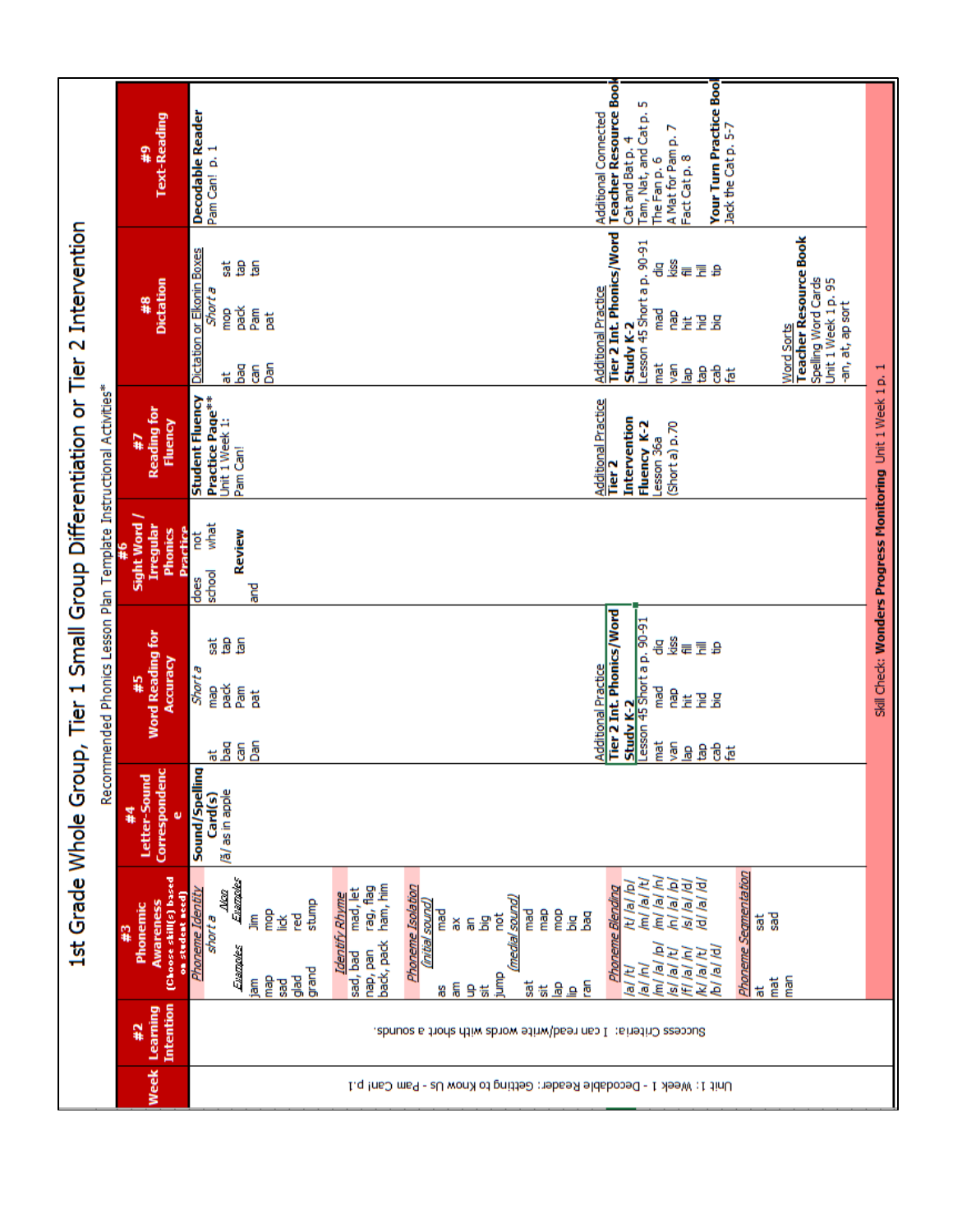## #7 Reading for Fluency

Pam Can! Unit 1 Week 1: short  $\alpha$ 

**Sound Fluency List** 

| - 1 | $\mathbf{U}$ |                | - 1 |
|-----|--------------|----------------|-----|
| 0   | 0            | $\blacksquare$ | n   |
|     | 6 H          |                | - 1 |

**Word Fluency List** 

Pam Dan and map

tap can pack at

Phrases and Sentences Fluency List

Pam sat can pat Pam and Dan at school

Pam can pack tap a map a tan bag What can Pam

What can Pam pack? Dan does not tap a map.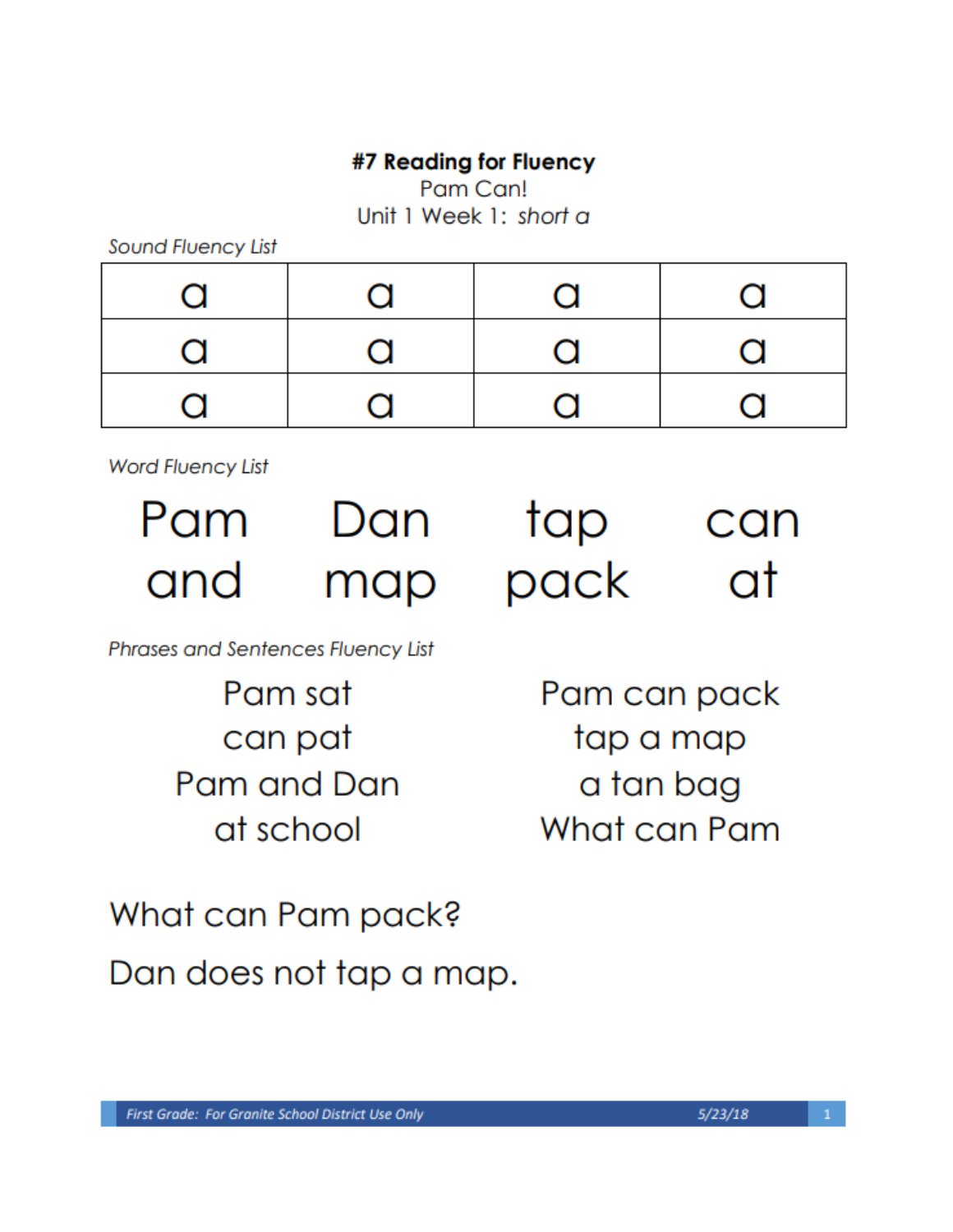#9 Text-Reading Practice

## Pam Can!

| Pam sat at school.      |     |
|-------------------------|-----|
| Dan does not tap a map. | 10  |
| Pam and Dan can pat.    | 15  |
| What can Pam pack?      | 19. |
| Pam can pack a tan bag. | 25  |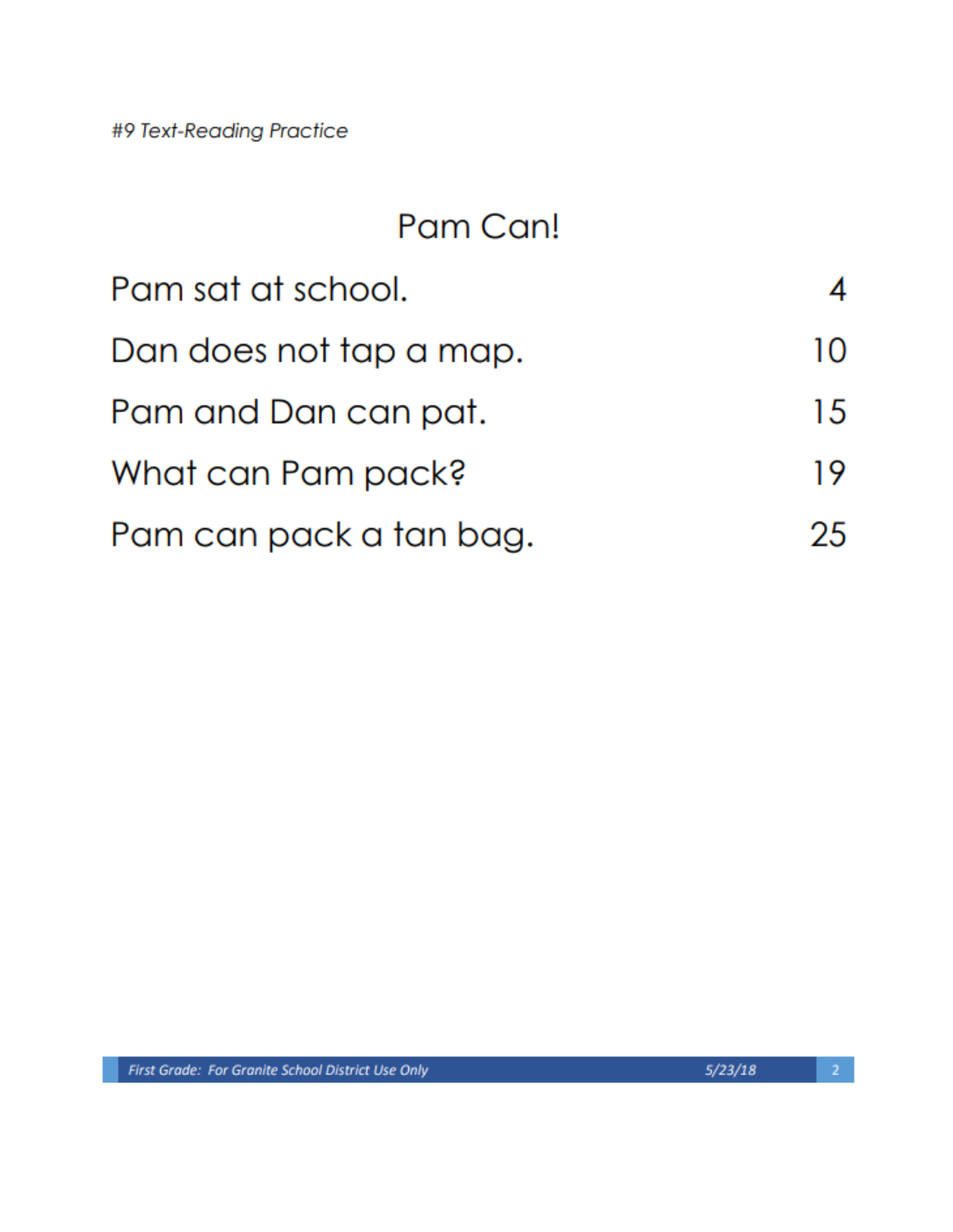|                |                                                                       | <b>Reading Intervention Plan</b>                                                             |  |  |  |  |  |  |
|----------------|-----------------------------------------------------------------------|----------------------------------------------------------------------------------------------|--|--|--|--|--|--|
|                | Step 1: What observations are you making in the classroom or at home? |                                                                                              |  |  |  |  |  |  |
| <b>Teacher</b> | Parent                                                                | (Place a V in the box if you observe the following)                                          |  |  |  |  |  |  |
|                |                                                                       | Delayed speech                                                                               |  |  |  |  |  |  |
|                |                                                                       | Difficulty learning letter names and sounds                                                  |  |  |  |  |  |  |
|                |                                                                       | Struggle to hear and manipulate sounds in words, such as removing sounds in words            |  |  |  |  |  |  |
|                |                                                                       | Trouble with rhyming words                                                                   |  |  |  |  |  |  |
|                |                                                                       | Difficulty with quickly naming things (colors, shapes, familiar objects when shown pictures) |  |  |  |  |  |  |
|                |                                                                       | Has trouble knowing that sounds can be represented by letters or groups of letters           |  |  |  |  |  |  |
|                |                                                                       | Inaccurate word reading (reading simple words is difficult e.g., cat, map, nap)              |  |  |  |  |  |  |
|                |                                                                       | Skips or mixes up articles in sentences (e.g., the, a, an)                                   |  |  |  |  |  |  |
|                |                                                                       | Guesses at unfamiliar words                                                                  |  |  |  |  |  |  |
|                |                                                                       | Difficulty remembering sight words after they have just been practiced                       |  |  |  |  |  |  |
|                |                                                                       | Reads slowly and inaccurately                                                                |  |  |  |  |  |  |
|                |                                                                       | Reads words correctly on one line and then fails to recognize it later in text               |  |  |  |  |  |  |
|                |                                                                       | Avoids reading out loud                                                                      |  |  |  |  |  |  |
|                |                                                                       | Dislikes reading or shows a reluctance to read                                               |  |  |  |  |  |  |
|                |                                                                       | Has trouble spelling words                                                                   |  |  |  |  |  |  |
|                |                                                                       | Inadequate comprehension                                                                     |  |  |  |  |  |  |
|                |                                                                       | Not progressing at the expected rate even with extra help being provided                     |  |  |  |  |  |  |
|                |                                                                       | Has average to above average abilities in other areas                                        |  |  |  |  |  |  |

Step 2: Now that we've discussed concerns, tell me about anyone in your family that has had difficulty with reading and writing.

Step 3: Diagnostic Assessment: We are going to gather more information to find out which areas of instruction we need to focus on by administering reading diagnostic assessments using the Granite School District Decision Tree. Once we are finished we will begin an intervention at the lowest level of non-proficiency.

Refer to the Basic Early Literacy Skill Continuum to identify need ٠

Step 4: Make an Intervention Plan: Once we have completed the reading diagnostic assessments, we will create an 

\*If student has been taken to the Student Support Team, please complete the "What should be done" section on the purple Student Support Intervention Plan Form.

\*The student must have a minimum daily intervention for a 4-6 week period before switching to a new intervention.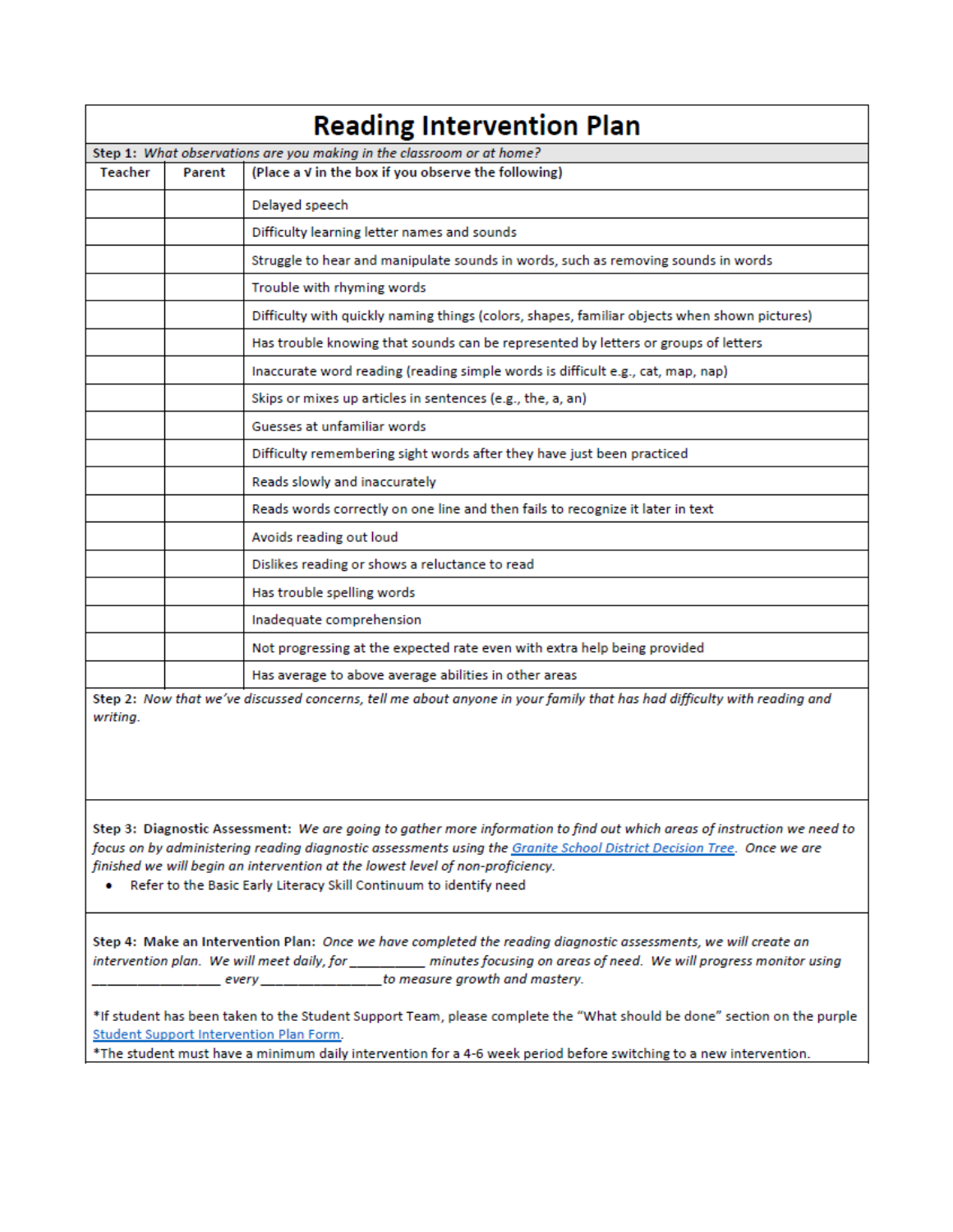Step 5: The Intervention Plan: I will plan for and include the following in my intervention instruction: **Instruction that is....** 

- explicit, clear, & direct (oral and written step-by-step instructions)
- · systematic and cumulative
- · multi-sensory
- · diagnostic through pre/post assessments and mastery checks
- flexible with student grouping (size, homogenous needs)
- . consistently preteaching new and important concepts and reviewing skills daily
- consistent through daily routines
- Implemented through fidelity ٠

I will start intervention in the following area:

| <b>Essential Reading Skills</b>                                              | <b>District Resources:</b>                                            | <b>Multi-sensory Strategies:</b>                |
|------------------------------------------------------------------------------|-----------------------------------------------------------------------|-------------------------------------------------|
|                                                                              | <b>Wonders Resources:</b>                                             |                                                 |
| <b>Phonemic Awareness: Ability to</b><br>manipulate phonemes within words by | ٠<br><b>Tier 2 Intervention Phonemic Awareness</b>                    | ٠<br><b>Manipulatives</b><br>٠                  |
| isolating sounds and blending them                                           | $(K-2)$                                                               | Kinesthetic Movement (hand                      |
| <b>Phonological Awareness</b>                                                | ۰                                                                     | gestures, clap, stomp)<br>٠                     |
| Rhyming<br>٠                                                                 | Foundational Skills Kit Lesson Cards (2-3)<br><b>Other Resources:</b> | Songs, Chants                                   |
|                                                                              | ٠                                                                     | <b>Elkonin Boxes</b><br>۰                       |
| Segmenting spoken sentences<br>into words                                    | <b>GSD Decision Tree</b><br>٠                                         | <b>Sound Tapping</b><br>٠                       |
|                                                                              | <b>GSD Phonics Lesson Template</b>                                    | <b>Articulation Features using Mirror-</b><br>٠ |
| Syllable segmentation and<br>blending                                        | ۰<br>Phonemic Awareness by Michael Heggerty (Primary                  | observe what lips, tongue, and                  |
| <b>Phonemic Awareness</b>                                                    | and Kindergarten Levels)                                              | teeth do while pronouncing sound                |
| Segmentation<br>٠                                                            |                                                                       | ٠<br><b>Wonders Sound/Spelling Cards)</b>       |
| ۰<br><b>Blending</b>                                                         |                                                                       | ۰<br><b>Sound Sorts</b>                         |
|                                                                              |                                                                       | Alphabet Arc<br>۰                               |
| Manipulation                                                                 | <b>Wonders Resources:</b>                                             | ٠                                               |
| Phonics: The relationship between                                            |                                                                       | <b>Sound Tapping</b><br>٠                       |
| phonemes and printed letters and the use                                     | Tier 2 Intervention Phonics/Word Study (K-2, 3-6)                     | <b>Color Coded Letter Tiles</b>                 |
| of this knowledge to read and spell<br><b>Phonics:</b>                       | ۰<br><b>Teacher Resource Book</b>                                     | ٠<br><b>Speaking</b>                            |
| Sounds and letters connected<br>٠                                            | <b>Decodable Readers</b><br>٠                                         | ۰<br><b>Manipulating Word Cards</b>             |
| ٠                                                                            | ٠<br>Progress Monitoring K-2                                          | ٠<br><b>Hand Gestures for Sound.Spellings</b>   |
| <b>Explicit instruction in letter</b>                                        | <b>Running Records/Benchmark Book</b><br>٠                            | ٠<br>Songs, Chants                              |
| formation<br>٠                                                               | ٠<br>Focus on spelling patterns and rules                             | ٠<br><b>Magnetic Letters</b>                    |
| <b>Blending Sounds into words to</b>                                         | <b>Foundational Skills Kit Lesson Cards Decodable</b><br>٠            | <b>Auditory Cues</b><br>٠                       |
| mastery (reading)                                                            | Readers (2-3, 4-6)                                                    | ۰<br>Say, Touch, Spell                          |
| Dictation- segmenting words into<br>٠                                        | <b>Other Resources:</b>                                               | ٠<br><b>Sound Spelling Boxes</b>                |
| individual sounds to mastery                                                 | ٠<br><b>GSD Decision Tree</b>                                         | Touch & Read (Bumpy, Smooth<br>٠                |
| Application of skills to connected                                           | <b>GSD Phonics Lesson Template</b><br>٠                               | Reading)                                        |
| text                                                                         | ٠<br>Open Court Intervention guide (2000)                             |                                                 |
| Advanced Phonics: Knowledge of syllable                                      | <b>Wonders Resources:</b>                                             | ٠<br><b>Hand Gestures</b>                       |
| types is an important organizing idea. By                                    | ٠<br>Tier 2 Intervention Phonics/Word Study                           | ٠<br><b>Choral Response</b>                     |
| knowing the syllable type, the reader can                                    | (K-2, 3-6)                                                            | ٠<br><b>Manipulate Word Cards</b>               |
| better determine the sound of the vowel                                      | <b>Teacher Resource Book</b>                                          | Touch & Read (Bumpy, Smooth<br>٠                |
| in the syllable. Syllable division rules                                     | <b>Decodable Readers</b>                                              | Reading)                                        |
| heighten the reader's awareness of where                                     | ٠<br>Foundational Skills Kit Lesson Cards (2-3, 4-6)                  |                                                 |
| a long, unfamiliar word may be divided for                                   |                                                                       |                                                 |
| greater accuracy in reading the word.                                        | <b>Other Resources:</b>                                               |                                                 |
| ٠<br>Six Syllable Types: closed, vowel                                       | ٠<br>95% Group Multisyllable Routine Cards                            |                                                 |
| consonant-e, open, vowel team,                                               |                                                                       |                                                 |
| consonant-le, r-controlled                                                   |                                                                       |                                                 |
| ٠<br><b>Syllable Division Rules</b>                                          |                                                                       |                                                 |
| Fluency: the effortless reading of text                                      | <b>Wonders Resources:</b>                                             | Record fluency check on Flipgrid, or<br>٠       |
| with adequate rate, accuracy, and                                            | ٠<br>Tier 2 Intervention Fluency Book (K-2, 3-6)                      | Chromebook                                      |
| expression to support comprehension                                          | <b>Teacher Resource Book</b><br>۰                                     | ٠<br><b>Read &amp; Spell Sight Words</b>        |
| Accuracy                                                                     | <b>Decodable Readers</b><br>٠                                         | <b>Repeated Readings (chart progress)</b><br>٠  |
| Rate                                                                         | ٠<br>Foundational Skills Kit Lesson Cards (2-3, 4-6)                  | <b>Repeated Reading with Recorded</b><br>٠      |
| Prosody                                                                      | Your Turn Practice Book (1st-6th Grade)<br>٠                          | Models                                          |
|                                                                              | <b>Other Resources:</b>                                               | ٠<br><b>Echo Reading</b>                        |
|                                                                              | ٠<br>Use of normative data to ensure adequate progress                | ٠<br><b>Air Writing</b>                         |
|                                                                              | ٠<br><b>GSD Decision Tree</b>                                         | ٠<br><b>Trace and Say</b>                       |
|                                                                              | DYAD Reading, Six Minute Solution                                     | ٠<br><b>Reading Sight Word Phrases</b>          |